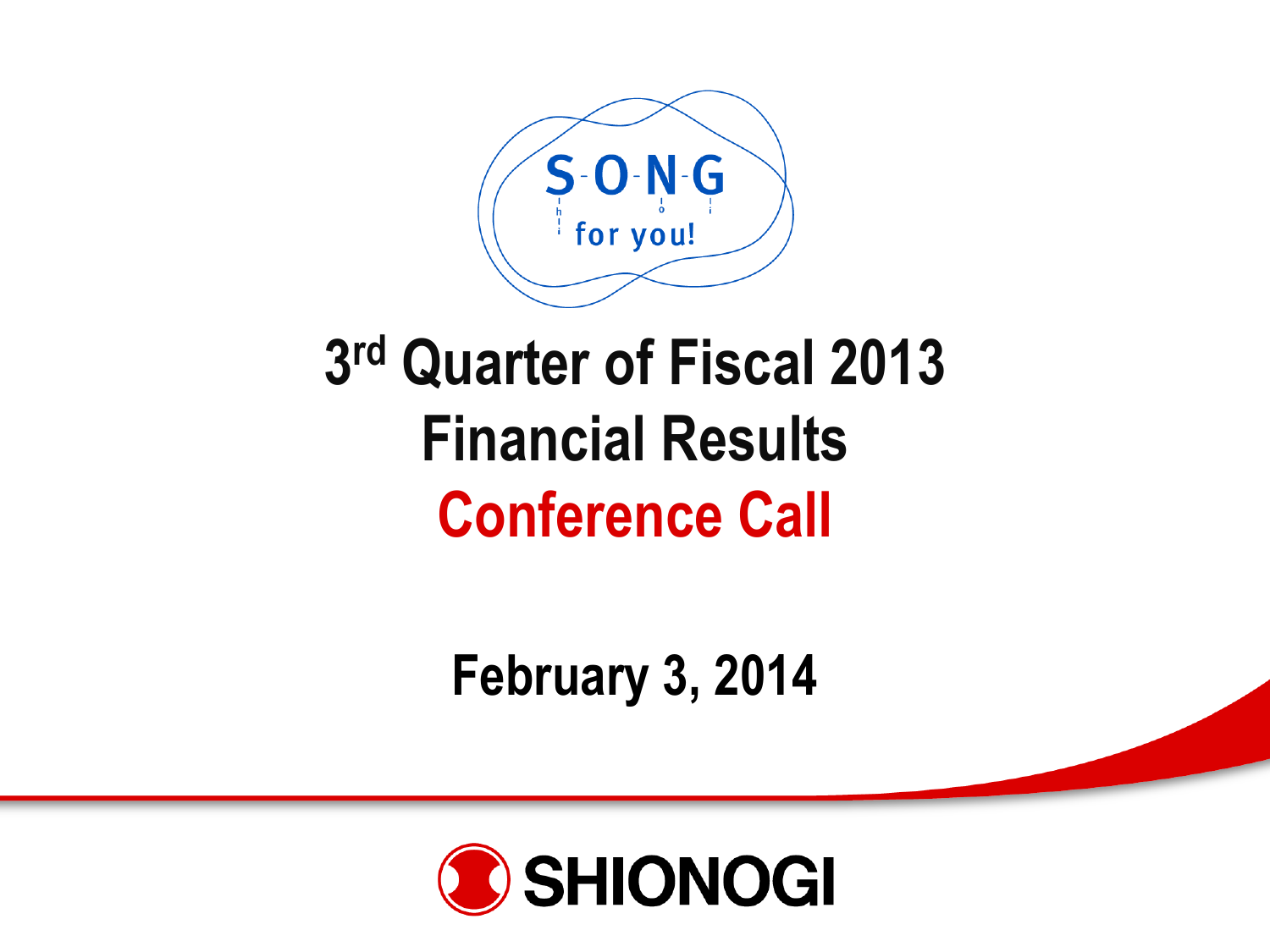

# **Overview of 3 rd Quarter FY2013 Financial Results**

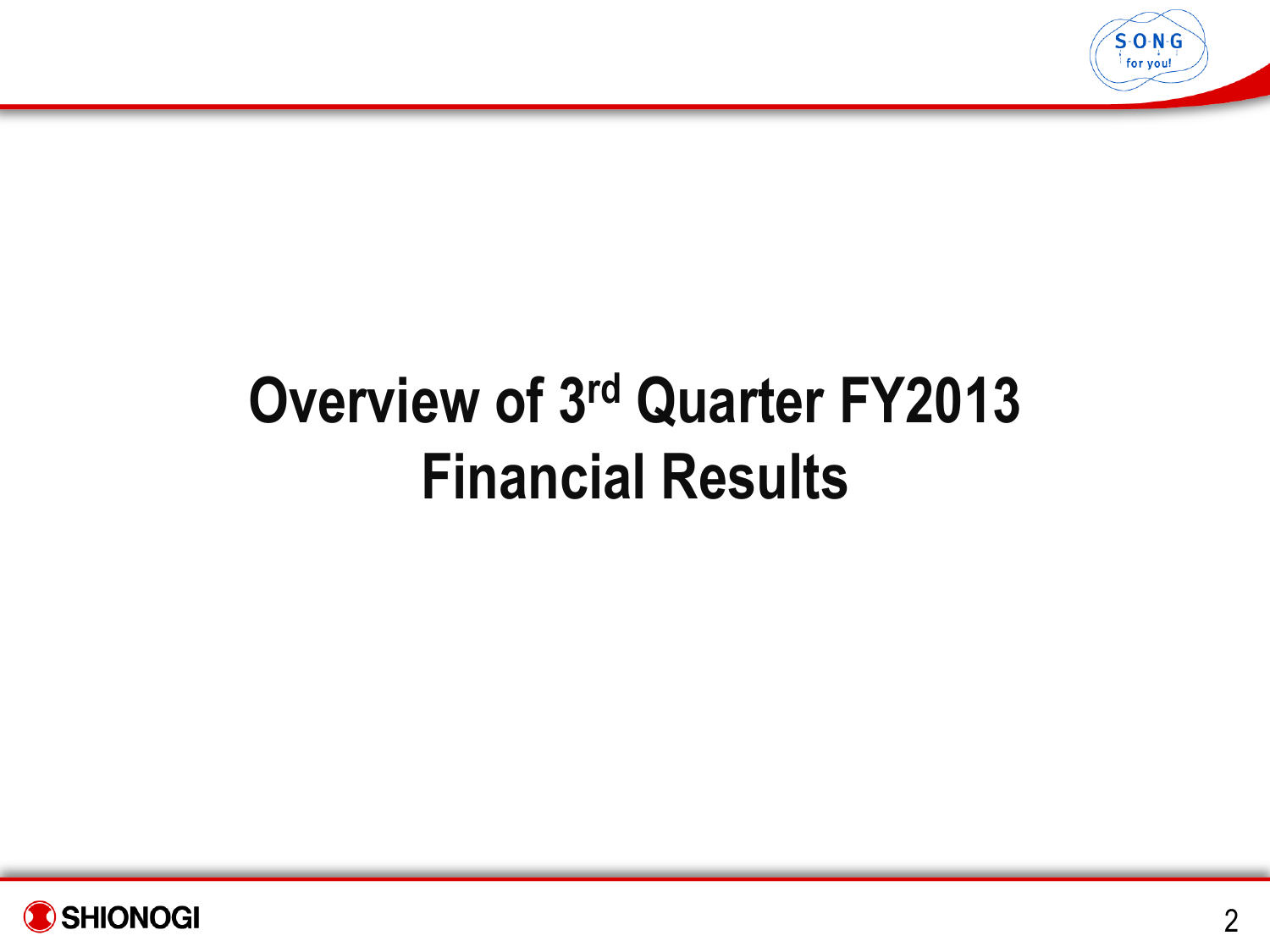## **Financial Results (Consolidated)**



**(Units: B yen)**

|                         | <b>FY2013</b> | FY2013                    | <b>Progress vs.</b> | <b>FY2012</b>             | Y on Y     |        |  |
|-------------------------|---------------|---------------------------|---------------------|---------------------------|------------|--------|--|
|                         | forecasts     | <b>Apr-Dec</b><br>results | forecasts (%)       | <b>Apr-Dec</b><br>results | change (%) | change |  |
| <b>Sales</b>            | 284.8         | 218.1                     | 76.6                | 211.4                     | 3.1        | 6.7    |  |
| <b>Operating income</b> | 62.0          | 50.5                      | 81.5                | 43.7                      | 15.7       | 6.8    |  |
| <b>Ordinary income</b>  | 61.0          | 51.7                      | 84.8                | 42.6                      | 21.4       | 9.1    |  |
| <b>Net income</b>       | 43.0          | 37.2                      | 86.6                | 28.3                      | 31.4       | 8.9    |  |

● All income levels from Apr. to Dec. 2013 are higher than the levels achieved in **the Apr. to Dec. period of any prior fiscal year**

**Note: All numerical values are rounded to the nearest unit Litigation expenses have been recognized under non-operating expenses since FY2013. We have restated the consolidated statements of income for the prior fiscal year to reflect this change**

| <b>Exchange rate (average)</b> | <b>FY2013 forecasts</b> | <b>FY2013 Apr-Dec results</b> |
|--------------------------------|-------------------------|-------------------------------|
| USD(\$)                        | $95$ yen                | 99.36 yen                     |
| EUR(E)                         | <b>120 yen</b>          | 132.17 yen                    |

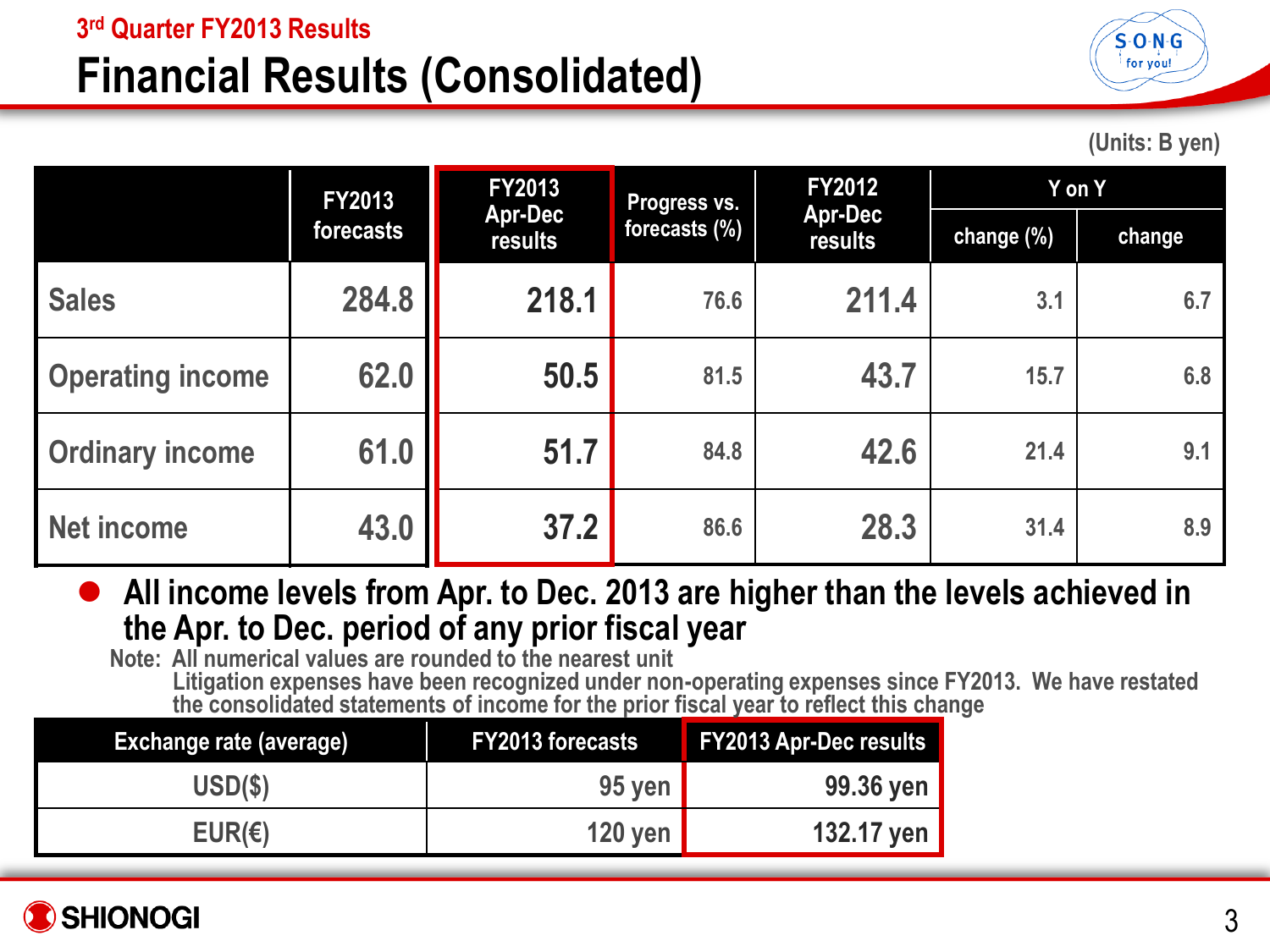### **3 rd Quarter FY2013 Results Financial Position and Cash Flow (Consolidated)**



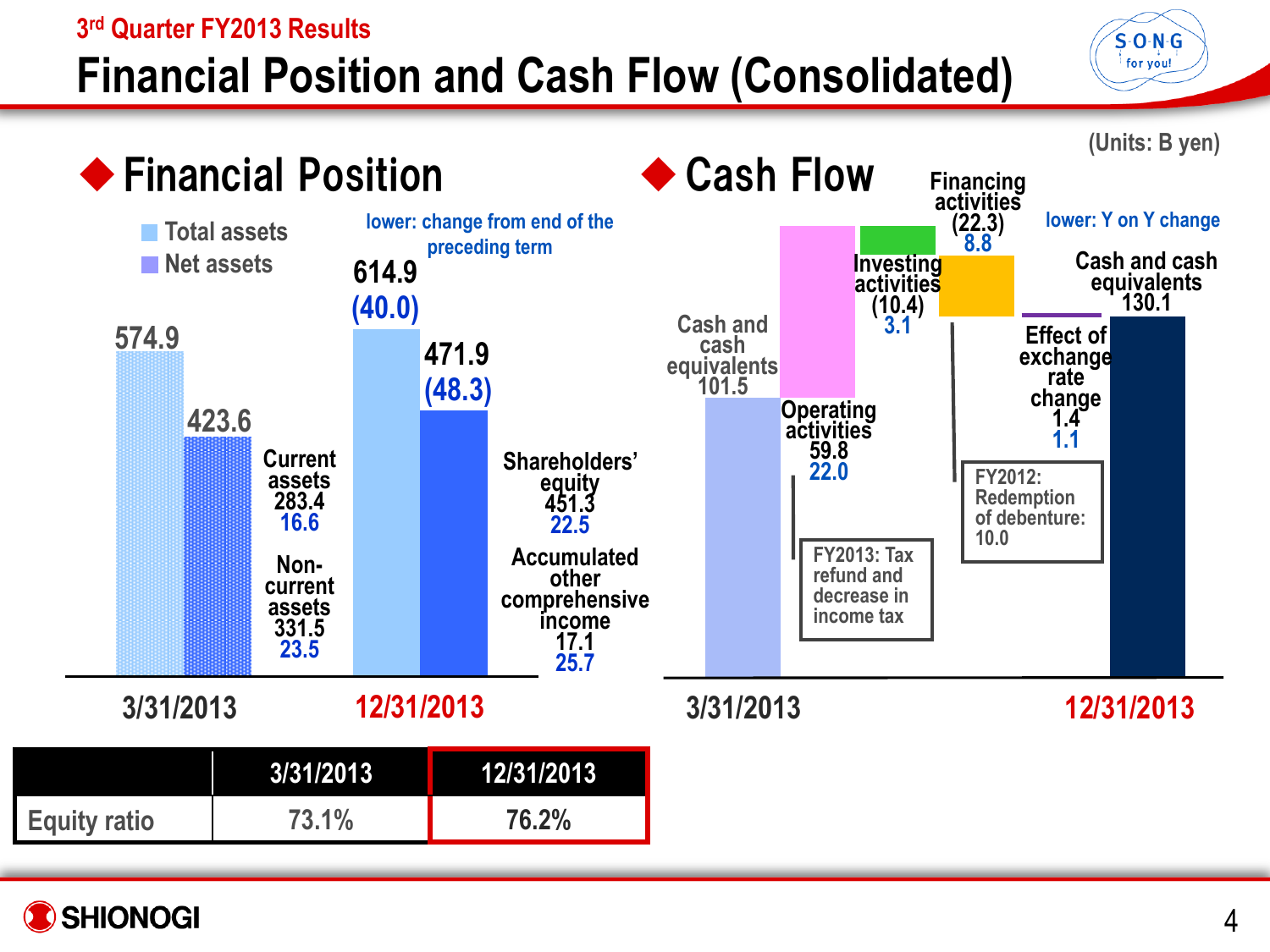#### **3 rd Quarter FY2013 Results**

## **Statements of Income (Consolidated)**



| (Units: B yen)                       |                 |                    |                  |                    |                  |        |                           |                           |                  |
|--------------------------------------|-----------------|--------------------|------------------|--------------------|------------------|--------|---------------------------|---------------------------|------------------|
|                                      | FY2013          |                    | Progress vs.     | FY2012             | Y on Y           |        | FY2013                    | FY2012                    | Y on Y           |
|                                      | 2H<br>forecasts | Oct-Dec<br>results | forecasts<br>(%) | Oct-Dec<br>results | change<br>$(\%)$ | change | <b>Apr-Dec</b><br>results | <b>Apr-Dec</b><br>results | change<br>$(\%)$ |
| <b>Prescription drugs</b>            | 87.5            | 46.5               | 53.1             | 45.2               | 2.9              | 1.3    | 127.4                     | 124.9                     | 2.0              |
| <b>Total of 3 key products</b>       | 33.9            | 17.6               | 52.0             | 15.8               | 11.4             | 1.8    | 50.1                      | 43.8                      | 14.4             |
| <b>Total of 8 strategic products</b> | 48.5            | 25.1               | 51.8             | 22.8               | 9.8              | 2.3    | 69.5                      | 62.6                      | 11.0             |
| <b>Overseas subsidiaries/export</b>  | 17.7            | 12.0               | 67.5             | 6.6                | 82.4             | 5.4    | 27.3                      | $*21.4$                   | 27.9             |
| Shionogi Inc.                        | 11.2            | 8.3                | 74.5             | 4.2                | 96.0             | 4.1    | 17.9                      | 11.7                      | 52.3             |
| Osphena                              | 5.4             | 0.4                | 8.1              | $\blacksquare$     |                  | 0.4    | 0.5                       | ×.                        |                  |
| <b>C&amp;O</b>                       | 3.1             | 1.3                | 43.0             | 1.3                | 2.7              | 0.0    | 4.2                       | 4.2                       | 0.4              |
| <b>Contract manufacturing</b>        | 3.7             | 0.8                | 21.0             | 1.3                | (41.8)           | (0.5)  | 5.8                       | 5.8                       | (0.0)            |
| <b>OTC and quasi-drugs</b>           | 2.4             | 1.1                | 46.2             | 1.2                | (8.3)            | (0.1)  | 3.4                       | 4.0                       | (14.4)           |
| <b>Diagnostics</b>                   | 1.1             | 0.5                | 43.5             | 0.5                | (6.8)            | (0.0)  | 1.3                       | 1.6                       | (21.5)           |
| <b>Royalty income</b>                | 32.6            | 18.1               | 55.5             | 18.8               | (3.6)            | (0.7)  | 51.5                      | 52.2                      | (1.3)            |
| <b>Crestor</b>                       | 31.8            | 16.7               | 52.4             | 15.7               | 6.0              | 1.0    | 47.9                      | 46.4                      | 3.1              |
| <b>Others</b>                        | 1.1             | 0.5                | 43.6             | 0.6                | (13.8)           | (0.1)  | 1.4                       | 1.6                       | (12.4)           |
| <b>Total</b>                         | 146.1           | 79.4               | 54.3             | 74.1               | 7.1              | 5.3    | 218.1                     | 211.4                     | 3.1              |

Eight strategic products: Crestor, Irbetan franchise, Cymbalta (3 key products), and OxyContin franchise, Finibax, Differin, Pirespa, Rapiacta



**\* Taiwan Shionogi has changed its accounting period since Jan. 2012, and FY2012 Apr.-Dec. results include 12 months from Jan. to Dec. 2012**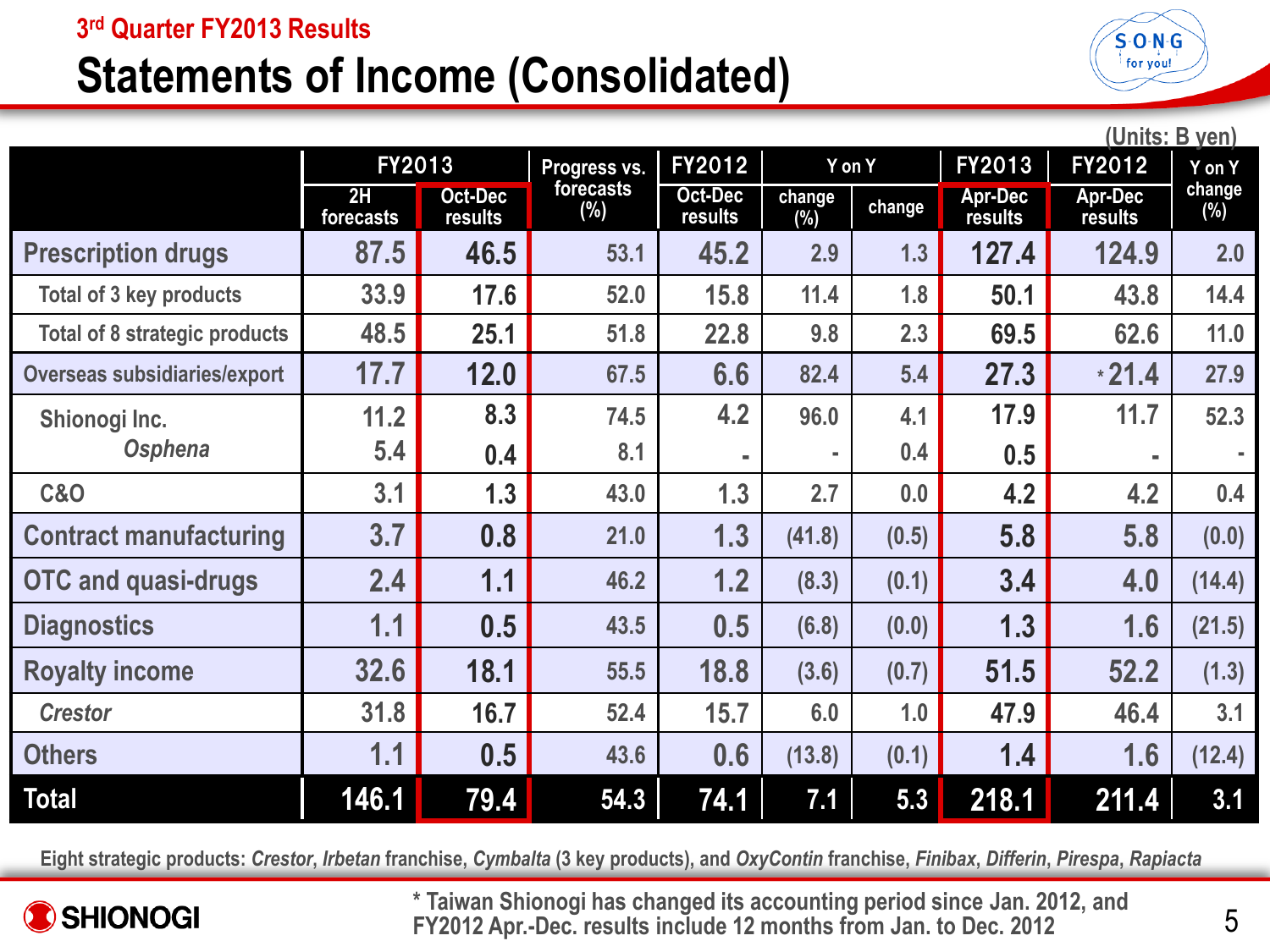### **3 rd Quarter FY2013 Results Japan: Sales of 8 Strategic Products (Oct-Dec)**



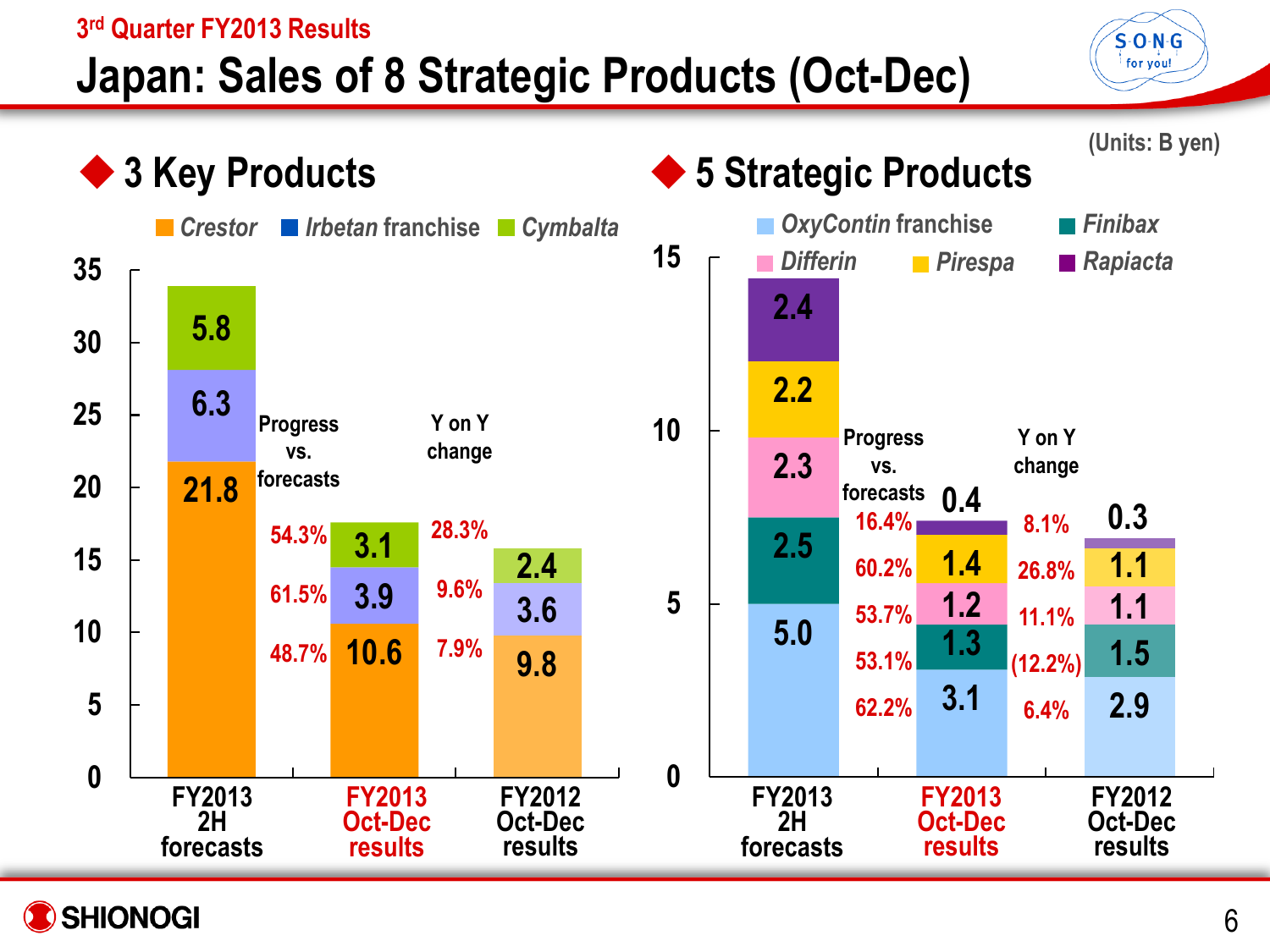### **3 rd Quarter FY2013 Results Japan: Sales of 8 Strategic Products (Apr-Dec)**



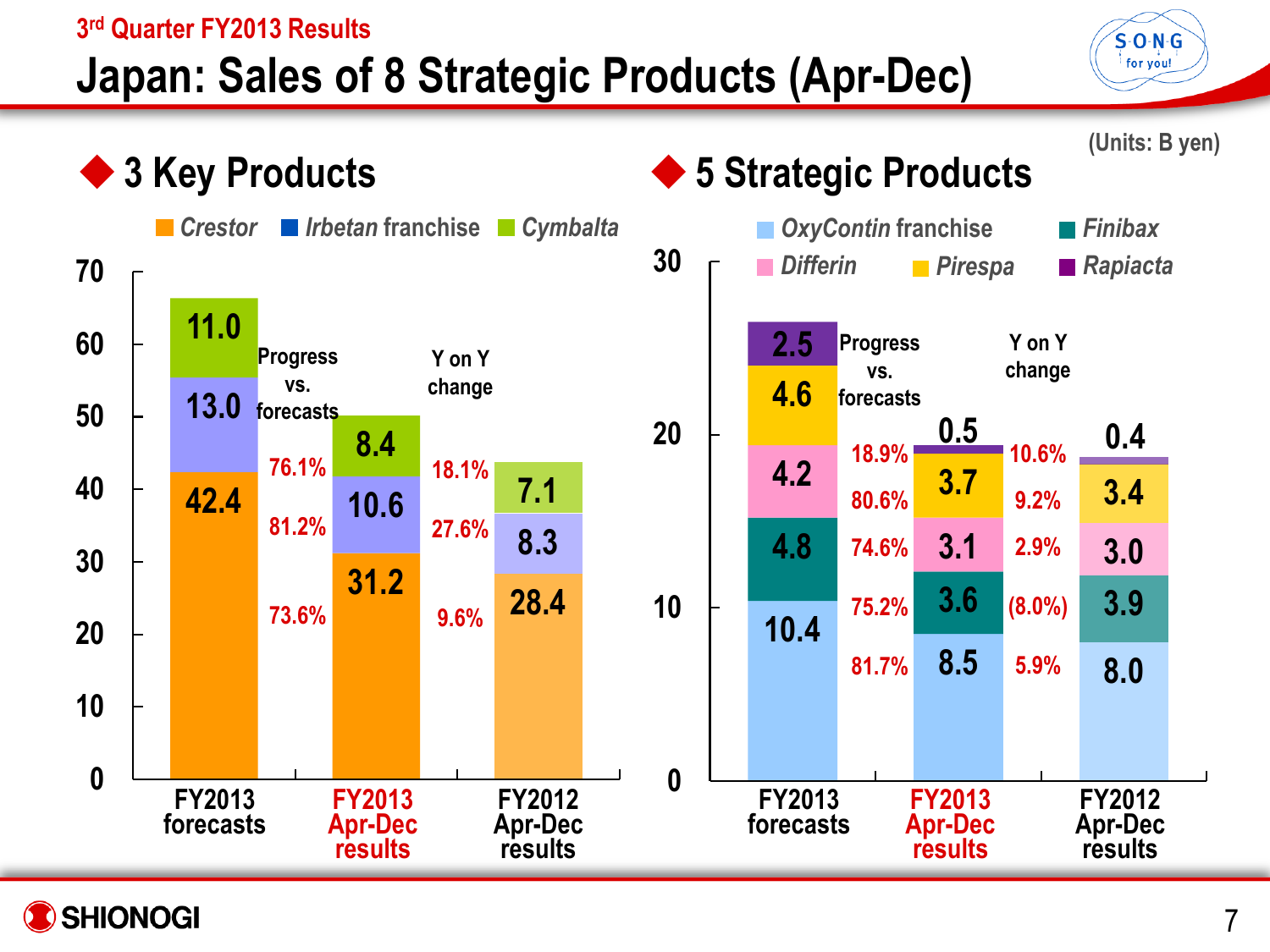## **Statement of Income (Consolidated)**



**(Units: B yen)**

|                                      | FY2013          |                    | <b>Progress</b><br>FY2012<br>VS. |                    | Y on Y           |        | FY2013                    | FY2012             | Y on Y        |
|--------------------------------------|-----------------|--------------------|----------------------------------|--------------------|------------------|--------|---------------------------|--------------------|---------------|
|                                      | 2H<br>forecasts | Oct-Dec<br>results | forecasts<br>$(\%)$              | Oct-Dec<br>results | change<br>$(\%)$ | change | <b>Apr-Dec</b><br>results | Apr-Dec<br>results | change<br>(%) |
| <b>Sales</b>                         | 146.1           | 79.4               | 54.3                             | 74.1               | 7.1              | 5.3    | 218.1                     | 211.4              | 3.1           |
| [Royalty income]                     | 32.6            | 18.1               | 55.5                             | 18.8               | (3.6)            | (0.7)  | 51.5                      | 52.2               | (1.3)         |
|                                      | 27.8<br>(35.7)  | 25.4<br>(32.9)     |                                  | 26.4<br>(35.4)     |                  |        | 26.3<br>(34.5)            | 28.3<br>(37.6)     |               |
| <b>Cost of sales</b>                 | 40.6            | 20.2               | 49.8                             | 19.6               | 3.0              | 0.6    | 57.4                      | 59.8               | (4.0)         |
| <b>Gross profit</b>                  | 105.5           | 59.2               | 56.1                             | 54.5               | 8.6              | 4.7    | 160.7                     | 151.6              | 6.0           |
| <b>SG&amp;A expenses</b>             | 49.3            | 46.8               |                                  | 50.3               |                  |        | 50.5                      | 51.1               |               |
|                                      | 72.0            | 37.1               | 51.6                             | 37.3               | (0.3)            | (0.2)  | 110.1                     | 107.9              | 2.0           |
| Selling & general<br>expenses        | 44.6            | 24.8               | 55.6                             | 22.6               | 9.9              | 2.2    | 72.2                      | 68.3               | 5.8           |
| <b>R&amp;D expenses</b>              | 27.4            | 12.4               | 45.1                             | 14.7               | (15.9)           | (2.3)  | 38.0                      | 39.7               | (4.4)         |
|                                      | 23.0            | 27.8               |                                  | 23.3               |                  |        | 23.2                      | 20.7               |               |
| <b>Operating income</b>              | 33.5            | 22.1               | 65.8                             | 17.3               | 27.8             | 4.8    | 50.5                      | 43.7               | 15.7          |
| <b>[Excluding royalty</b><br>income] | 0.9             | 4.0                | $\sim$                           | (1.5)              |                  | 5.5    | (1.0)                     | (8.5)              |               |



**Note: Small numbers in red are percent of sales, and numbers in red provided in parentheses are percent of sales excluding royalties**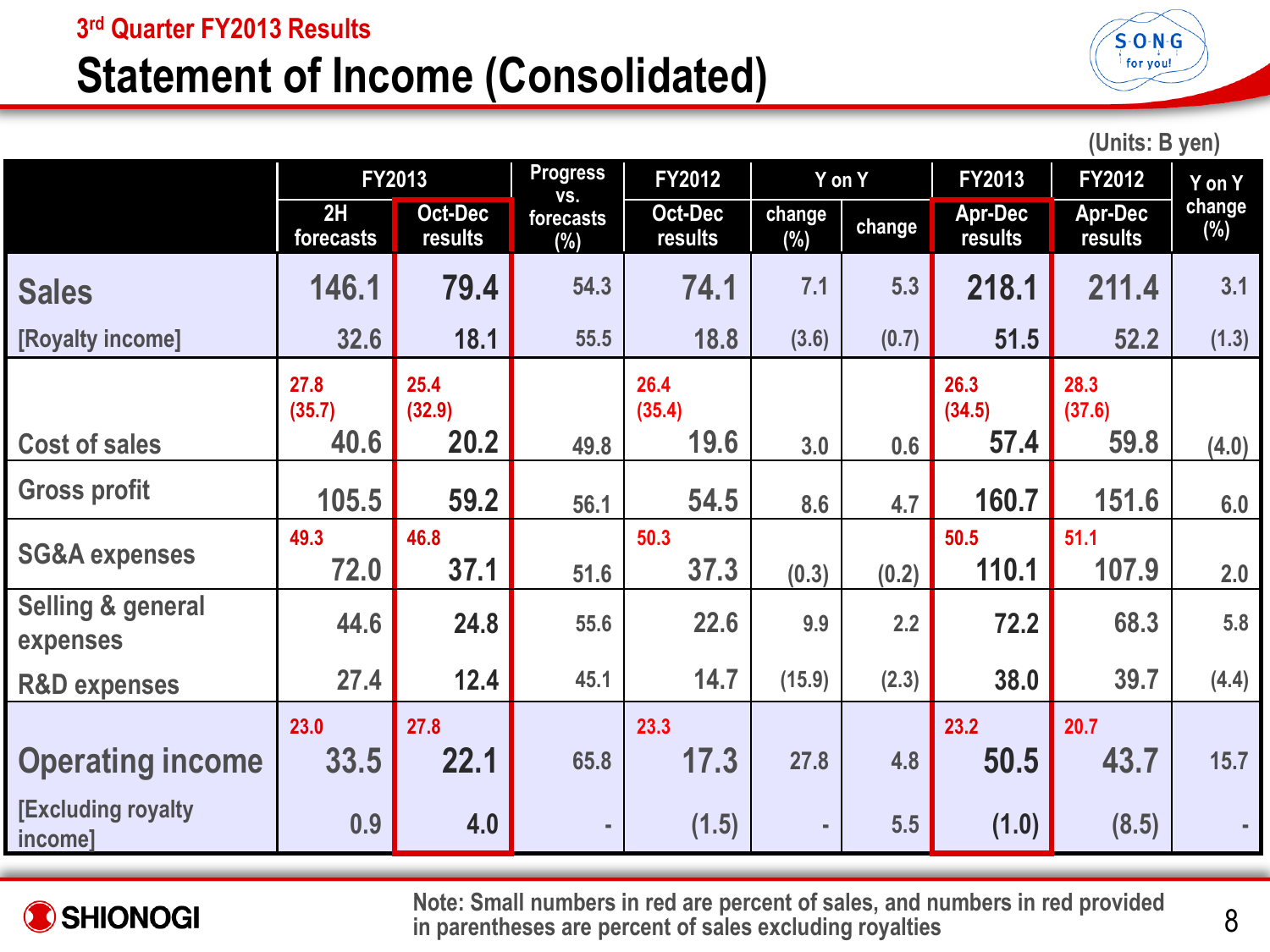#### **3 rd Quarter FY2013 Results Review of 3rd Quarter FY2013**



## **Overseas Business (Shionogi Inc.)**

- **Divested** *Naprelan* **and focused resources in Women's Health area**
- **Promotion of** *Osphena* **is proceeding smoothly** 
	- **Increase in awareness and interest amongst healthcare providers**
	- **Re-allocated and refined approach of sales professionals**
	- **Data on Rx refill frequency is encouraging (currently about 40% per TRx\*)**
	- **Started multimedia direct to consumer campaign, including print (magazine), digital, and television (commercial started in January)**
		- **Increase consumer awareness and encourage them to speak with their physicians**

## **Japanese Domestic Sales**

- **Increased Operating Income over 3Q FY2012 because sales of eight strategic products were up 9.8% Y on Y**
- **Direct to consumer education for pain caused by depression, acne and influenza, and promotion of newly launched** *Irtra* **as a high-priority**

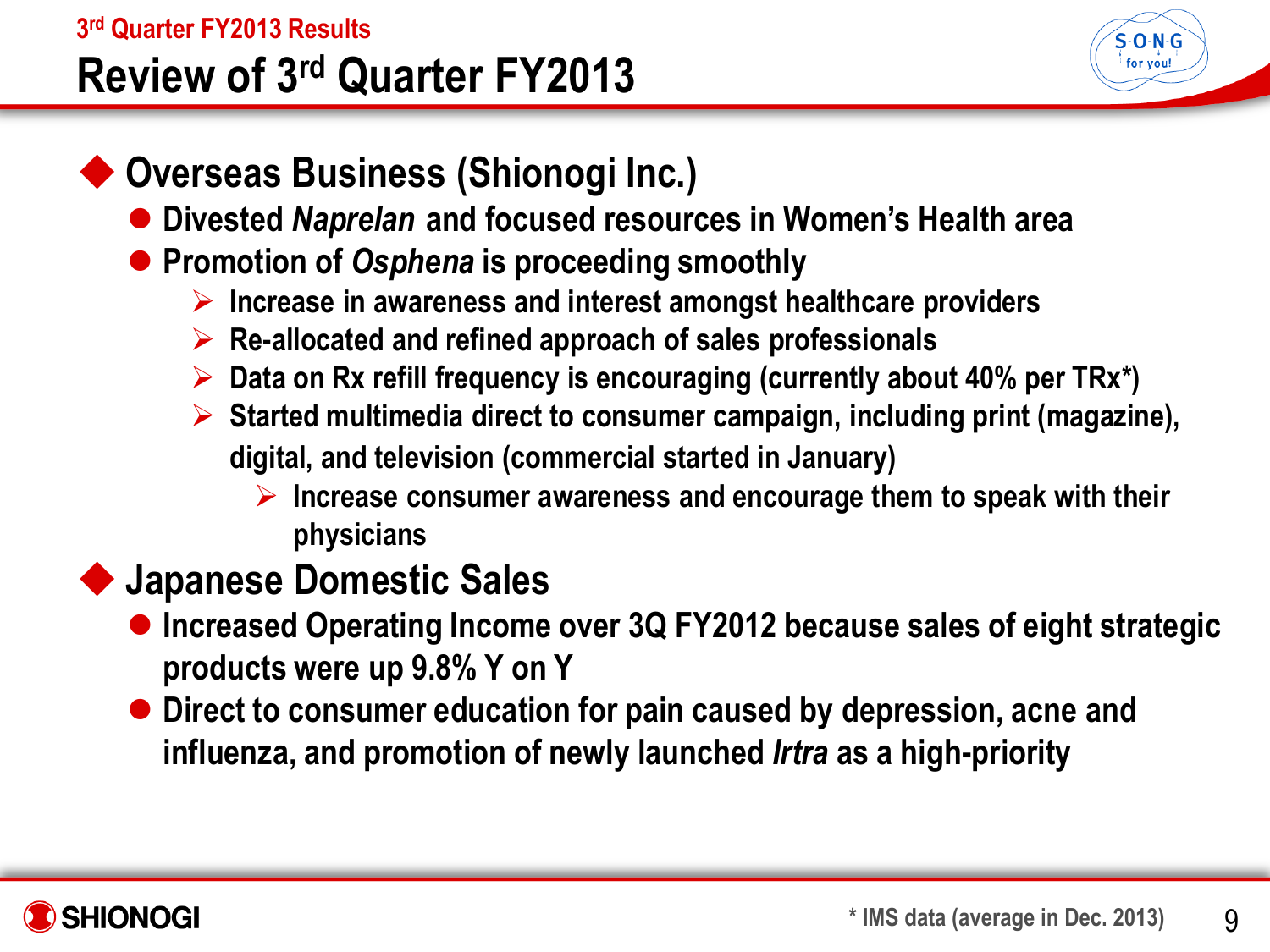### **3 rd Quarter FY2013 Results Modification of the** *Crestor* **Royalty Structure**

### ◆ Changes in the License Agreement

- **Reduction of the effective royalty rate in 2014-2016 by a low single-digit number**
- **Extension of the period of royalty payments from 2016 to 2023**
- **Provision of guaranteed defined minimum annual royalties from 2014 until 2020 in the low hundreds of millions of dollars per year**
- Settlement of arbitration proceedings related to the treatment of certain excise **taxes and other specific items in the calculation of royalties on** *Crestor* **sales**

## ◆ Business Perspective

- **Maintain stable profit foundation to support medium to long-term growth**
	- **Leveling** *Crestor* **cliff and avoid sharp decline in corporate performance**
	- **Shionogi is expected to enter continuous growth phase with key future drivers including expanding profit from the integrase inhibitor franchise and increasing sales of** *Osphena***, and the approval and launch of current late phase pipeline compounds**

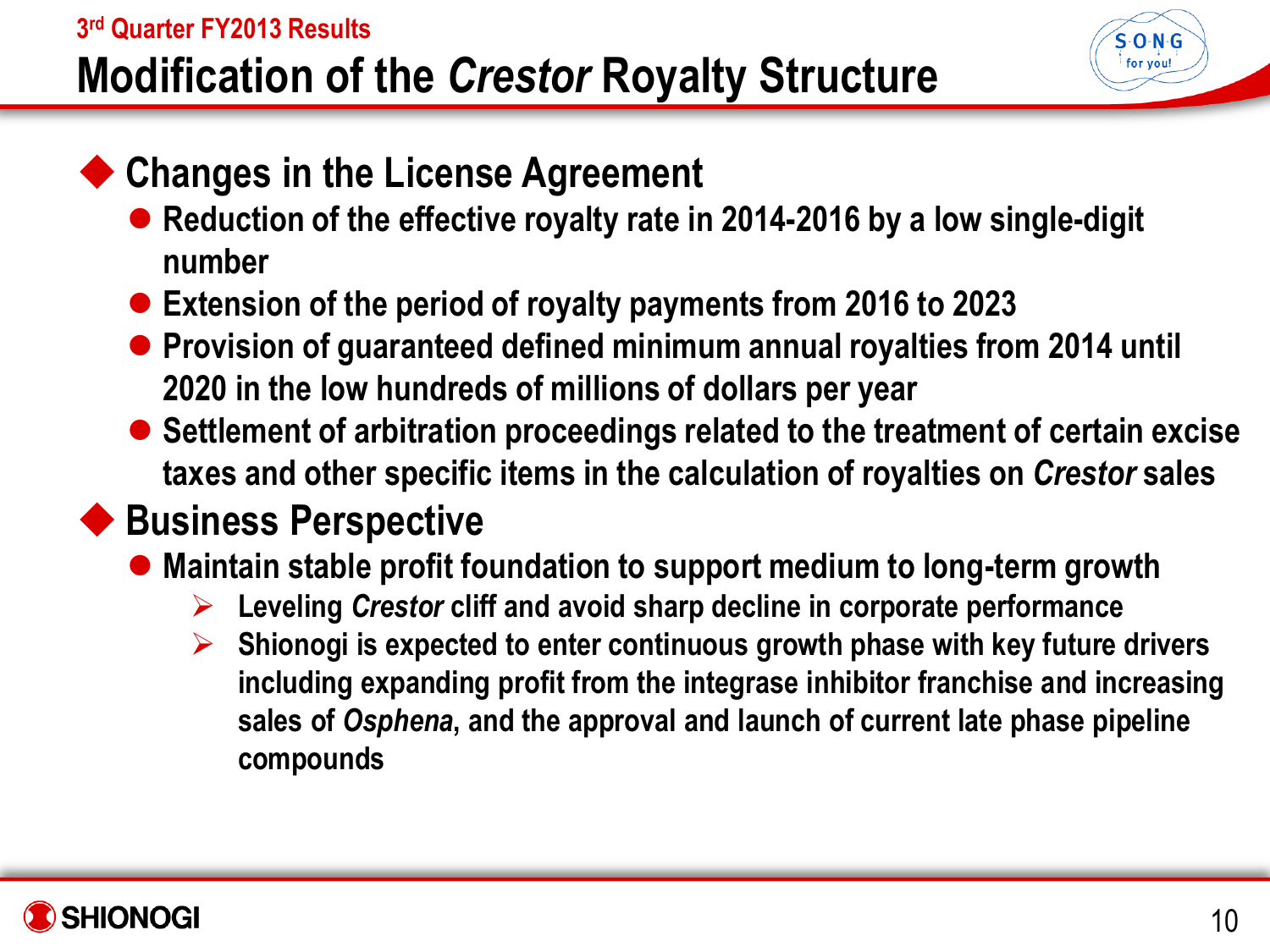#### **3 rd Quarter FY2013 Results Alliance Activities for Medium to Long-term Growth**

### **Overseas Business**

- **Development collaboration and license agreement with Egalet for abusedeterrent oral hydrocodone opioid product** 
	- **Strengthen our R&D pipeline in pain area**
	- **Synergy with S-297995 which is in Phase III globally**
- **Co-promotion agreement with Noven for** *Brisdelle* **capsules for the treatment of moderate to severe hot flashes associated with menopause**
	- **Healthcare providers with interest in** *Brisdelle* **are synergistically aligned to those interested in** *Osphena*
	- **Expand portfolio of non-hormonal oral treatments for menopause-related conditions and strengthen presence in Women's Health area**

### **Japanese Business**

- **License agreement with Mundipharma for** *OxyContin* **franchise** 
	- **Expand our R&D pipeline with additional indication of** *OxyContin* **to the treatment of non-cancer pain**
- **Co-promotion agreement with ViiV for dolutegravir**
	- **Fully utilize the strengths of Shionogi and ViiV in the infectious disease area, maximizing the potential of dolutegravir, and benefiting from the HIV experience of ViiV**



 $S$ -O-N-G  $\frac{1}{2}$  for you!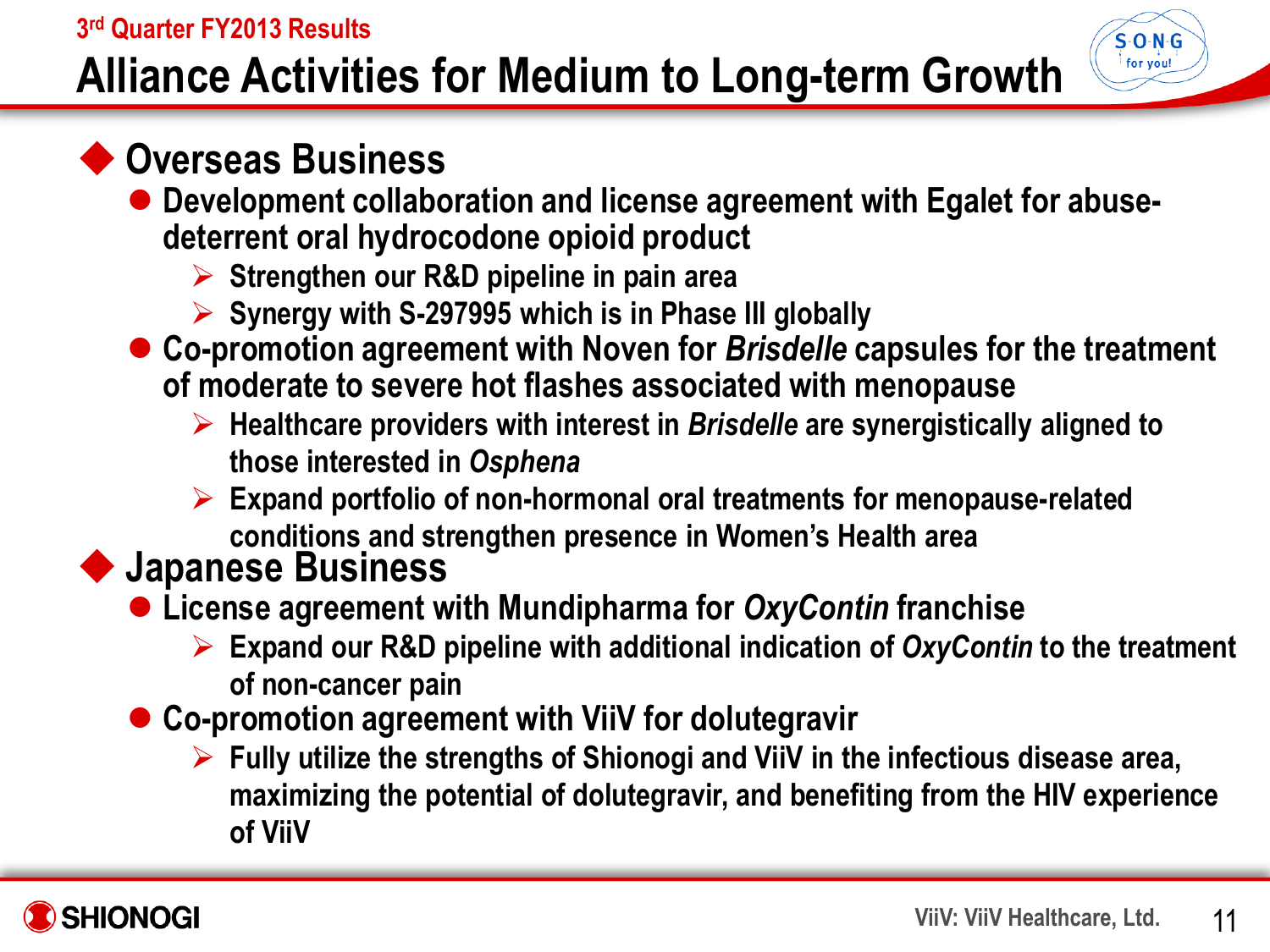

# **Pipeline**

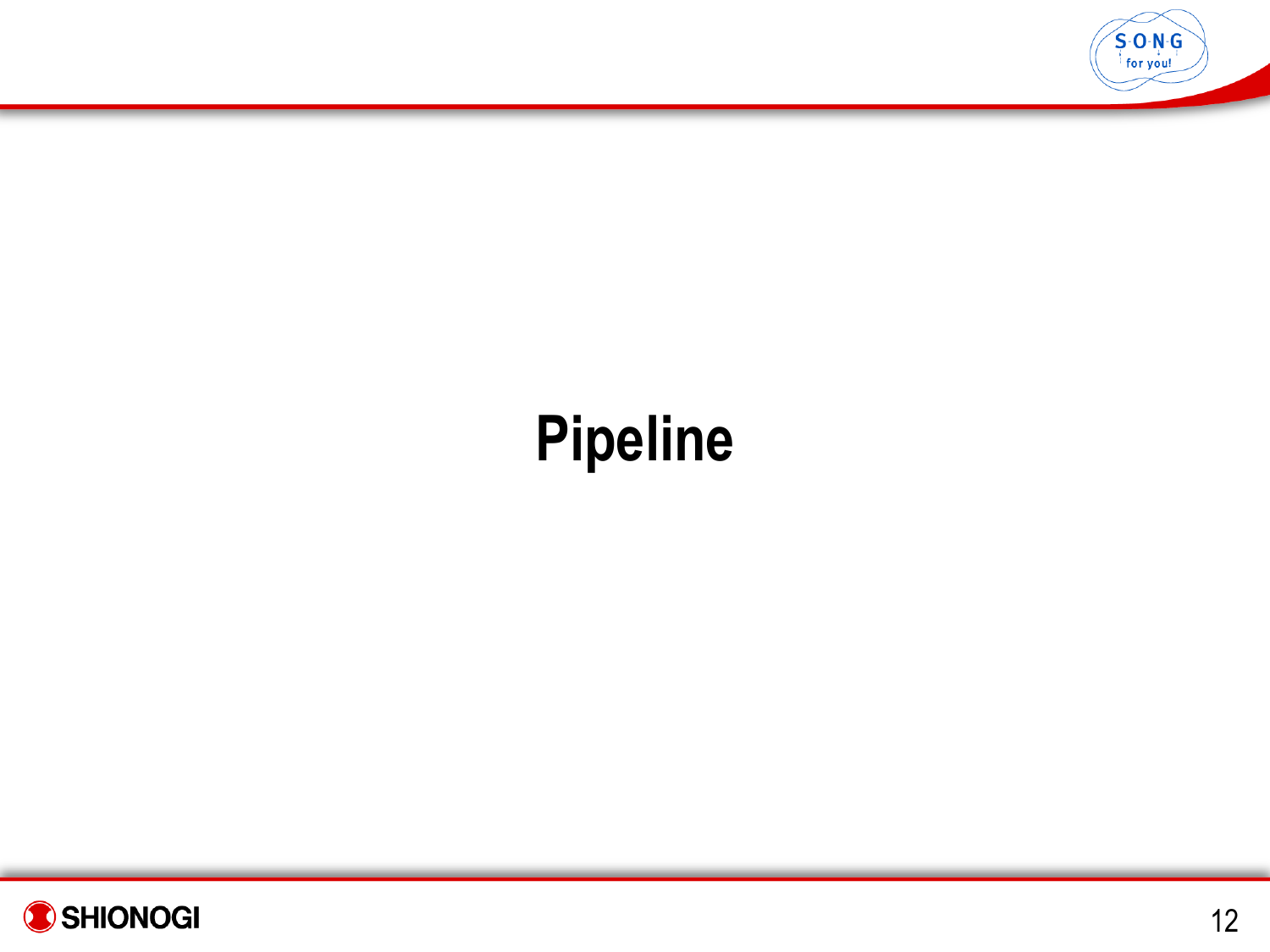### **Pipeline Summary of Late-phase Compounds**



## **S-555739**

- **Indication: Allergic rhinitis**
- **Completed Phase III in Japan**
- **Statistically significant difference between S-555739/AH and AH were observed in some symptom scores and some measures of QOL, but not in nasal symptom score, primary endpoint**
- **Review to further select target patients**

## **S-524101**

- **Indication: Allergic rhinitis caused by house-dust mite allergen**
- **Completed Phase II/III in Japan**
- **Statistical significance versus placebo was achieved for the primary endpoint, average adjusted symptom score for one year treatment. There were no significant safety concerns**
- **Schedule: NDA submission in 1H FY2014**

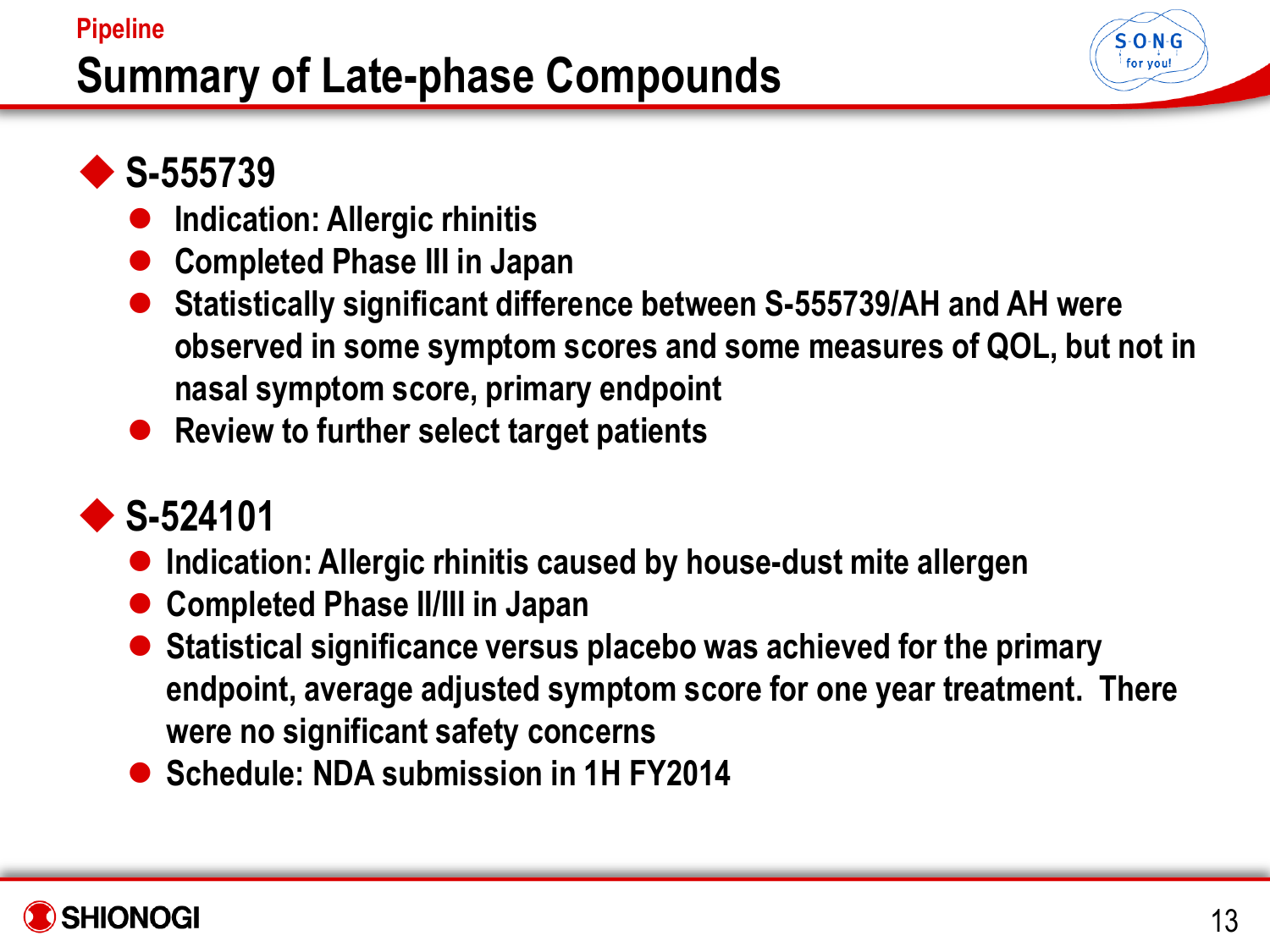### **Pipeline New Chemical Entities**



## ◆ S-588410: Initiate Phase II (POC) in Japan/EU

- **Indication: Bladder cancer**
- **Combined with S-288310 and S-488410**
- **Expect to improve efficacy and expand indication**

## **S-237648: Initiate Phase I in Japan**

- $\bullet$  **Indication: Obesity**
- **Mechanism: Neuropeptide Y Y5 receptor antagonist**
- **Planned for global development**
- **Good efficacy and safety in preclinical studies**

## ◆ S-010887: Initiate Phase I in Japan

- **Indication: Neuropathic pain**
- **Planned for global development**
- **In-house discovered compound with a novel mechanism for the treatment of pain**

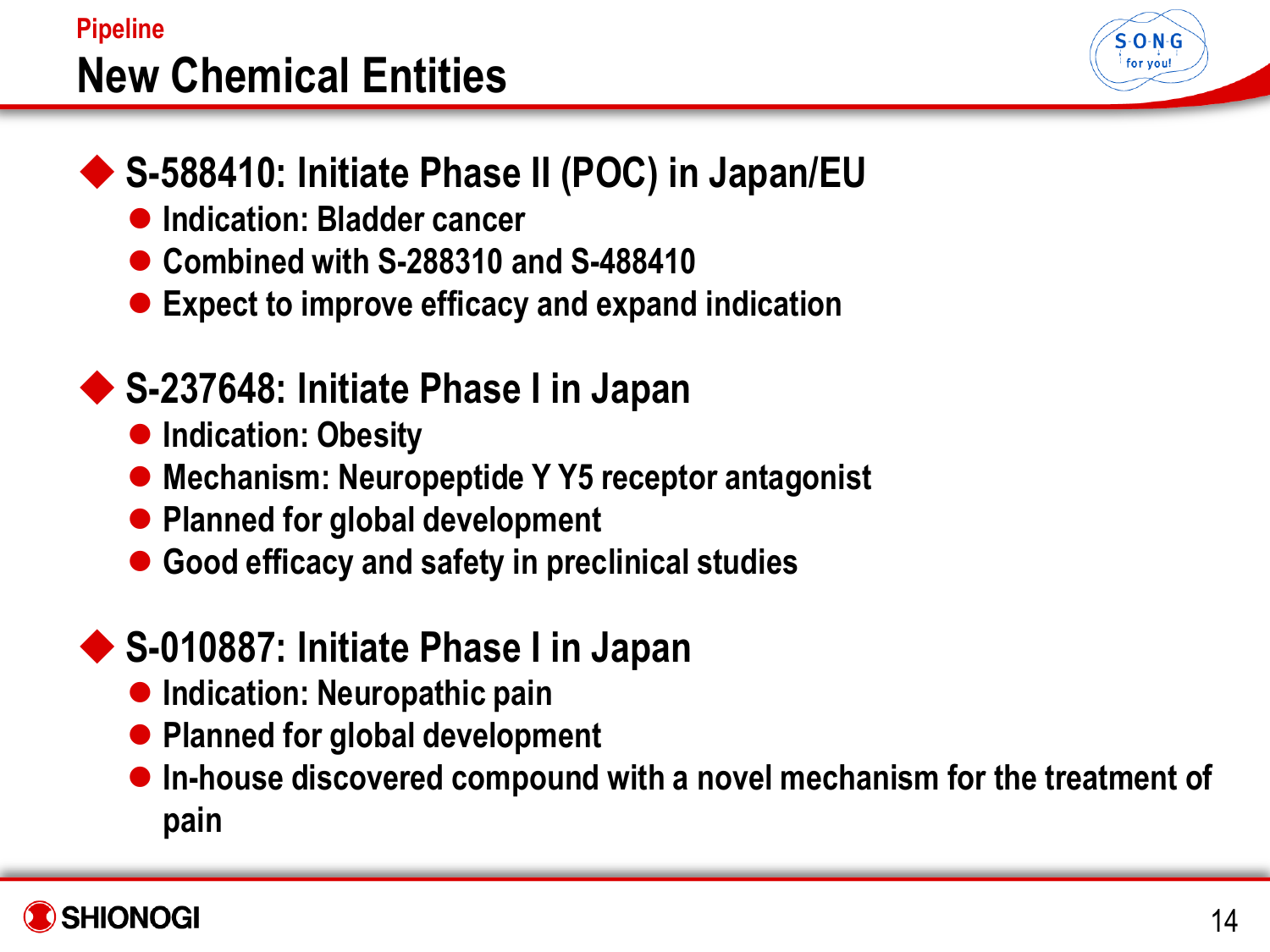### **Pipeline Dolutegravir (***Tivicay***)**



## **US: HHS Guidelines**

- **US HHS panel recommended both** *Tivicay* **plus** *Epzicom* **and** *Tivicay* **plus**  *Truvada* **as preferred regimens for ART-naive patients**
- NDA/MAA submissions of a STR combining *Tivicay/Epzicom* in US/EU in Oct. **2013**

## **◆ Canada and EU**

- **Approved by Health Canada in Oct. 2013**
- **Received positive CHMP opinions in EU in Nov. 2013** 
	- ⇒ **Approved in Jan. 2014**

## **Japan**

- **NDA submission in Dec. 2013 as orphan drug**
- **ViiV and Shionogi entered into a co-promotion agreement for dolutegravir**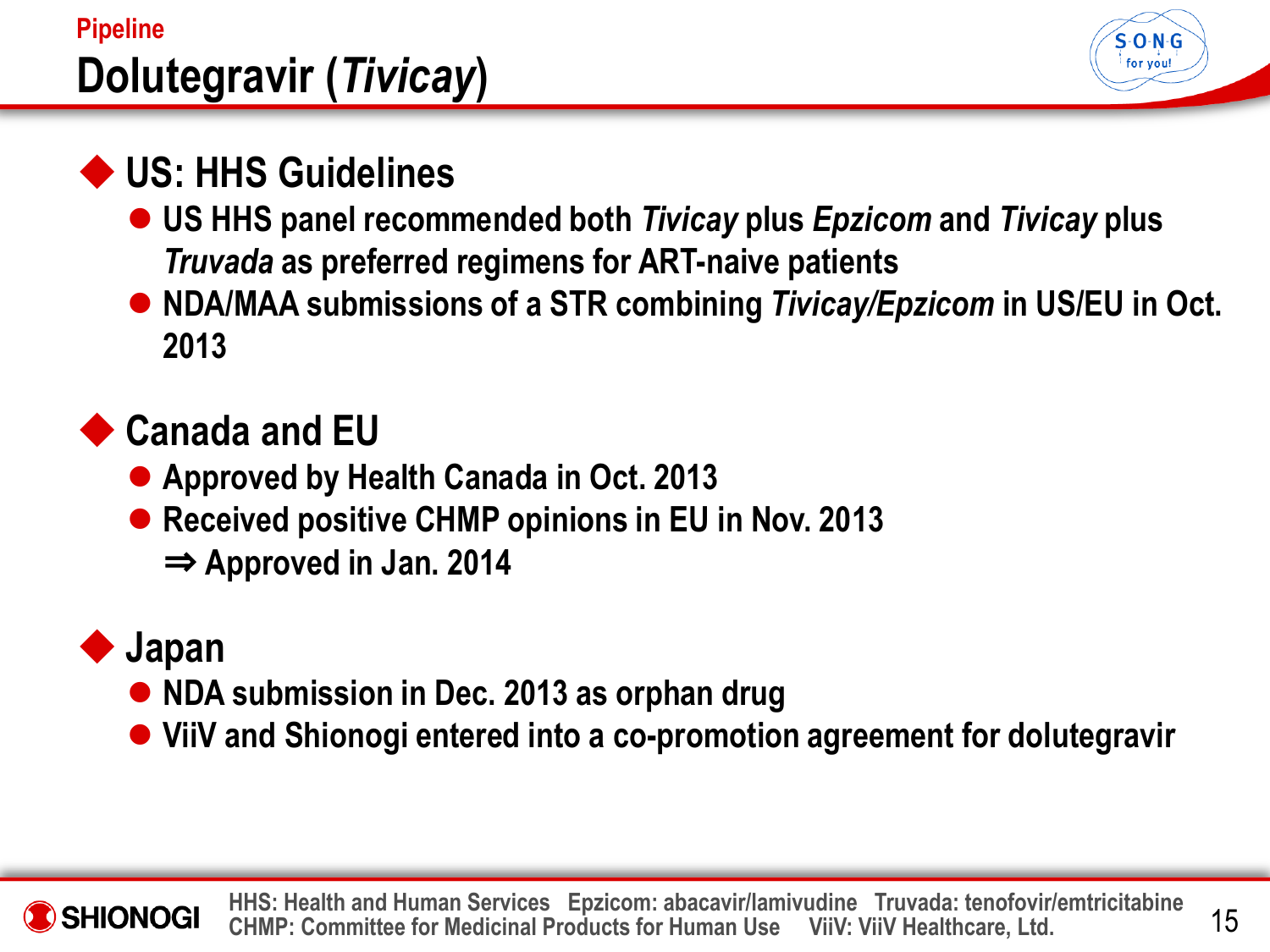### **Pipeline Change of Phase (since October 2013)**



| Code No.<br>(Generic name)<br><b>Product name</b>  | <b>Category</b><br>(Administration)                                             | <b>Indication</b>                                                                                                                                                                                                                                             | <b>Change of Phase</b>                                                                                                                                               |
|----------------------------------------------------|---------------------------------------------------------------------------------|---------------------------------------------------------------------------------------------------------------------------------------------------------------------------------------------------------------------------------------------------------------|----------------------------------------------------------------------------------------------------------------------------------------------------------------------|
| S-237648                                           | Neuropeptide Y Y5 receptor<br>antagonist (Oral)                                 | <b>Obesity</b>                                                                                                                                                                                                                                                | Japan: Phase I                                                                                                                                                       |
| S-010887                                           | Analgesic agent for<br>neuropathic pain (Oral)                                  | Neuropathic pain                                                                                                                                                                                                                                              | Japan: Phase I                                                                                                                                                       |
| S-524101                                           | Sublingual tablet of house-<br>dust mite allergen extracts<br>for immunotherapy | Allergic rhinitis caused by house-dust<br>mite allergen                                                                                                                                                                                                       | Japan: Phase II/III<br>$\Rightarrow$ NDA submission (in preparation)                                                                                                 |
| S-588410                                           | <b>Cancer peptide vaccine</b><br>(Injection)                                    | <b>Bladder cancer</b>                                                                                                                                                                                                                                         | Japan, Europe: Phase II<br>(Combined with S-288310 and S-488410)                                                                                                     |
| S-222611                                           | <b>HER2/EGFR dual inhibitor</b><br>(Oral)                                       | <b>Malignant tumor</b>                                                                                                                                                                                                                                        | Europe: Phase Ib<br>$\Rightarrow$ Phase I/II                                                                                                                         |
| S/GSK1349572<br>(Dolutegravir)                     | Integrase inhibitor<br>(Oral)                                                   | <b>HIV</b> infection                                                                                                                                                                                                                                          | Global: NDA submission (Dec. 2012)<br>US: Approval (Aug. 2013)<br>⇒Canada: Approval (Oct. 2013)<br>Europe: Approval (Jan. 2014)<br>Japan: NDA submission (Dec. 2013) |
| Vancomycin<br>hydrochloride<br><b>(Vancomycin)</b> | <b>Glycopeptide antibiotic</b><br>(Drip infusion)                               | <spectrum> MRCNS<br/><indication> Septicemia, Infectious<br/>endocarditis, (Superficial) Secondary<br/>infections in trauma, Burns, Surgical<br/>wounds, etc., Osteomyelitis, Arthritis,<br/><b>Peritonitis, Bacterial meningitis</b></indication></spectrum> | Japan: NDA submission (in preparation)<br>$\Rightarrow$ NDA submission (Nov. 2013)                                                                                   |
|                                                    |                                                                                 | Febrile Neutropenia suspected to be<br>MRSA or MRCNS infection                                                                                                                                                                                                |                                                                                                                                                                      |

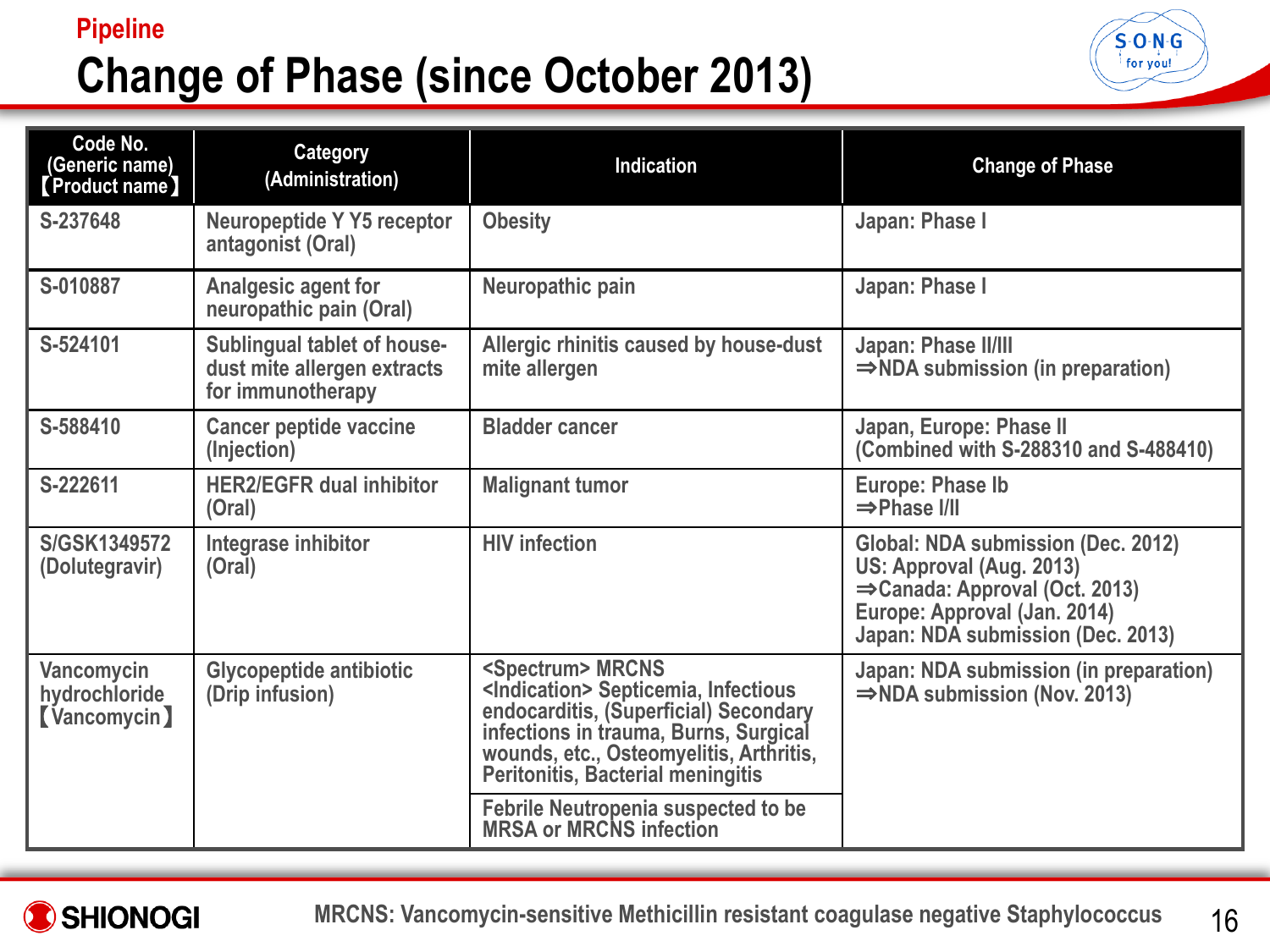### **Pipeline Pipeline (as of February 2013)**



![](_page_16_Picture_2.jpeg)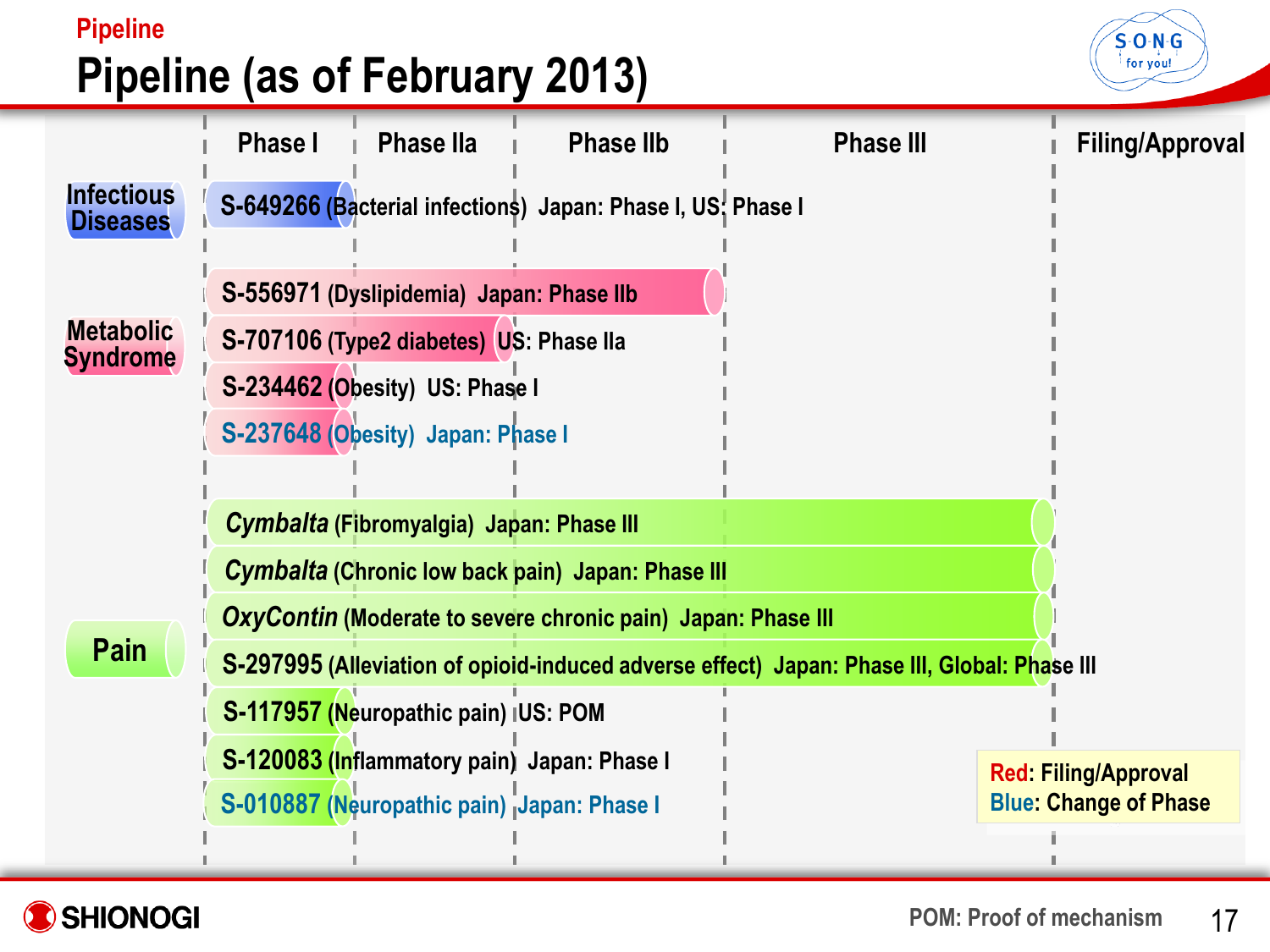### **Pipeline Pipeline (as of February 2013)**

**SHIONOGI** 

![](_page_17_Picture_1.jpeg)

![](_page_17_Figure_2.jpeg)

18 **S-588410: Combined with S-288310 and S-488410 ADHD: Attention deficit hyperactivity disorder LAP: Long acting parenteral formulation**